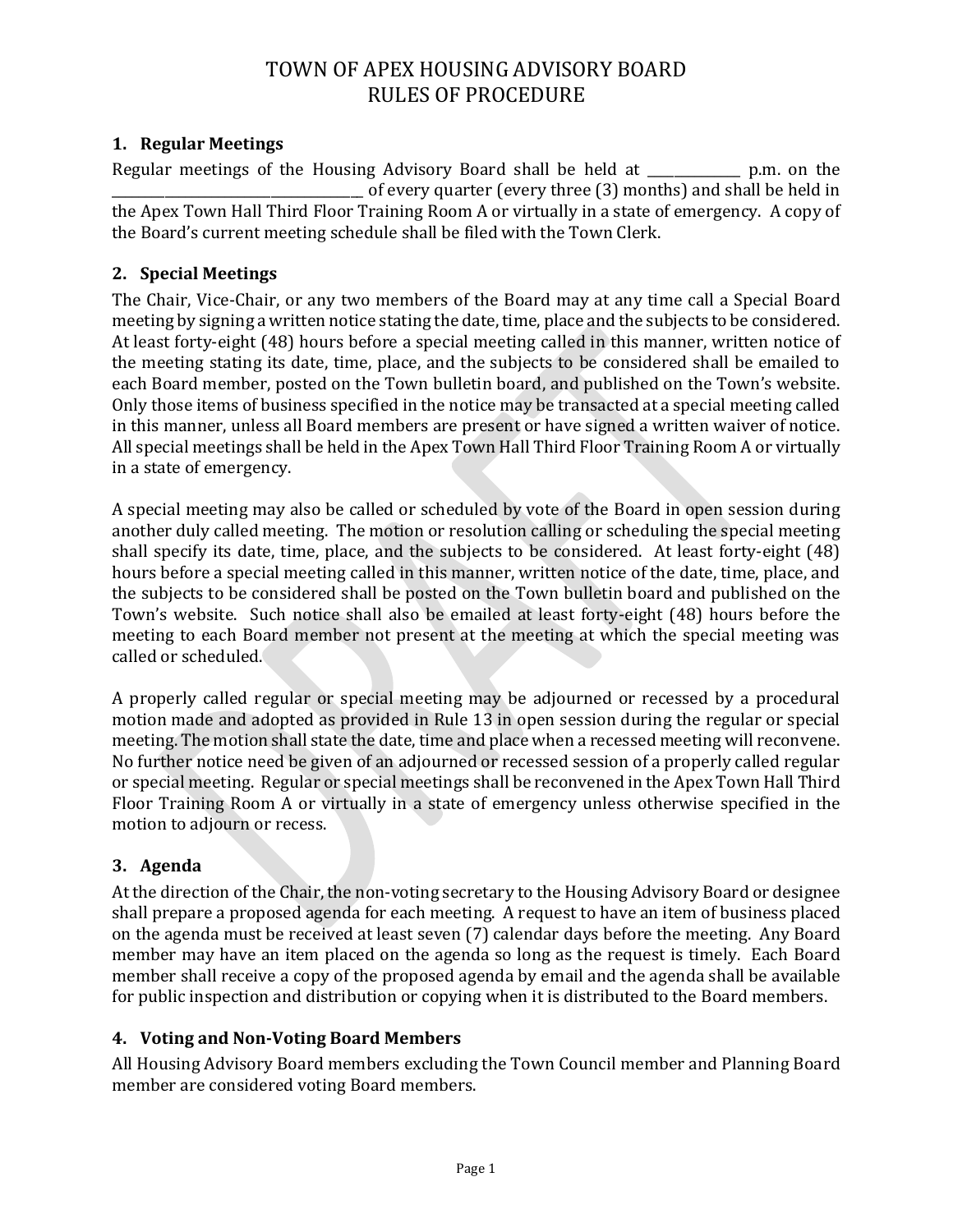## **5. Office of Chair**

The Chair shall preside at all meetings of the Board and may vote in all cases. The Chair shall be considered a Board member for all purposes, including the determination of whether a quorum is present. In order to address the Board, a member must be recognized by the Chair.

The Chair shall have the following powers:

- a. To rule motions in or out of order, including any motion patently offered for obstructive or dilatory purposes;
- b. To determine whether a speaker has gone beyond reasonable time, standards, or courtesy in his or her remarks and to entertain and rule on objections from other members on this ground;
- c. To entertain and answer questions of parliamentary law or procedure;
- d. To call a brief recess at any time; and
- e. To adjourn in an emergency.

### **6. Office of Vice Chair**

A Board member who serves as Vice-Chair shall be entitled to vote on all matters and shall be considered a Board member for all purposes, including the determination of whether a quorum is present. In the Chair's absence, the Vice-Chair shall exercise the Chair's powers and duties. If both the Chair and Vice-Chair are absent from a meeting, the Board may elect from among its Board members a temporary chair to preside at the meeting.

#### **7. Presiding Officer When the Chair is in Active Debate**

The Chair shall designate the Vice-Chair (if not in active debate) or another Board member (not in active debate) to preside over the debate. The Chair shall resume presiding as soon as action on the matter is concluded.

#### **8. Action by the Board**

The Board shall proceed by motion. Any Board member may make a motion. A motion does not require a second.

#### **9. One Motion at a Time**

A Board member may make only one motion at a time.

#### **10. Substantive Motions**

A substantive motion is out of order while another substantive motion is pending.

#### **11.Adoption by Majority Vote**

A motion shall be adopted by a majority of the votes cast by voting Board members and a quorum being present, unless otherwise directed by these rules or the law of North Carolina. A majority is more than half.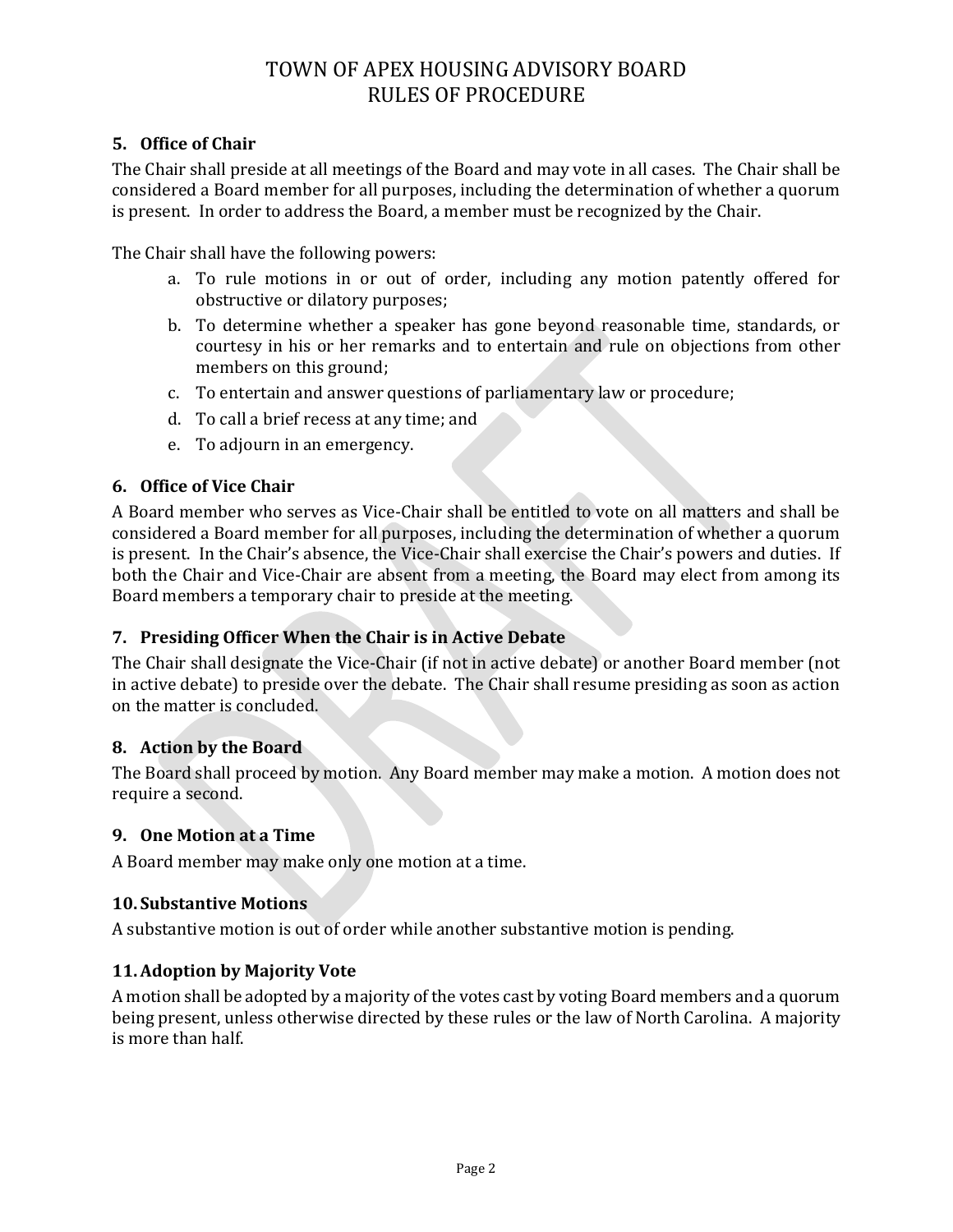## **12. Debate**

The Chair shall state the motion and then open the floor to debate. The Chair shall preside over the debate according to the following general principles:

- a. The introducer (the Board member who makes the motion) is entitled to speak first;
- b. A Board member who has not spoken on the issue shall be recognized before someone who has already spoken;
- c. To the extent possible, the debate shall alternate between opponents and proponents of the measure.

### **13.Procedural Motions**

The following procedural motions, and no others, shall be in order. Unless otherwise noted, each motion is debatable, may be amended, and requires a majority of the votes cast by voting Board members, and a quorum being present of voting Board members for adoption. Procedural motions are in order while a substantive motion is pending and at other times, except as otherwise noted.

In order of priority (if applicable), the procedural motions are:

- a. To Adjourn. The motion may be made only at the conclusion of action on a pending substantive matter; it cannot interrupt deliberation of a pending matter. A motion to adjourn or recess to a time and place certain shall also comply with the requirements to Rule 2.
- b. To Take a Brief Recess.
- c. Call to Follow the Agenda. The motion must be made at the first reasonable opportunity, or the right to make it is waived for the out-of-order item in question.
- d. To Suspend the Rules. The motion requires for adoption a vote equal to two-thirds of the voting membership of the Board. The Board may not suspend provisions of the rules that state requirements imposed by law on the Board.
- e. To Divide a Complex Motion and Consider It by Paragraph.
- f. To Postpone Definitely or Indefinitely. A substantive motion, the consideration of which has been postponed definitely for more than 30 days or indefinitely, may result in an item being heard by the Town Council without a recommendation by the Board.
- g. Call of the Previous Question. The motion is not in order until every member has had an opportunity to speak at least once. The motion requires for adoption a vote equal to two-thirds of the voting membership of the Board.
- h. To Postpone to a Certain Time or Day
- i. To Amend. An amendment to a motion must be pertinent to the subject matter of the motion. An amendment is improper if adoption of the amended motion has the same effect as rejection of the original motion. A motion may be amended, and that amendment may be amended, but no further amendments may be made until the last offered amendment is disposed of by a vote.
- j. To Reconsider. The motion must be made by a voting Board member who voted with the prevailing side, and only at the meeting during which the original vote was taken, including any continuation of the meeting through adjournment of the meeting;